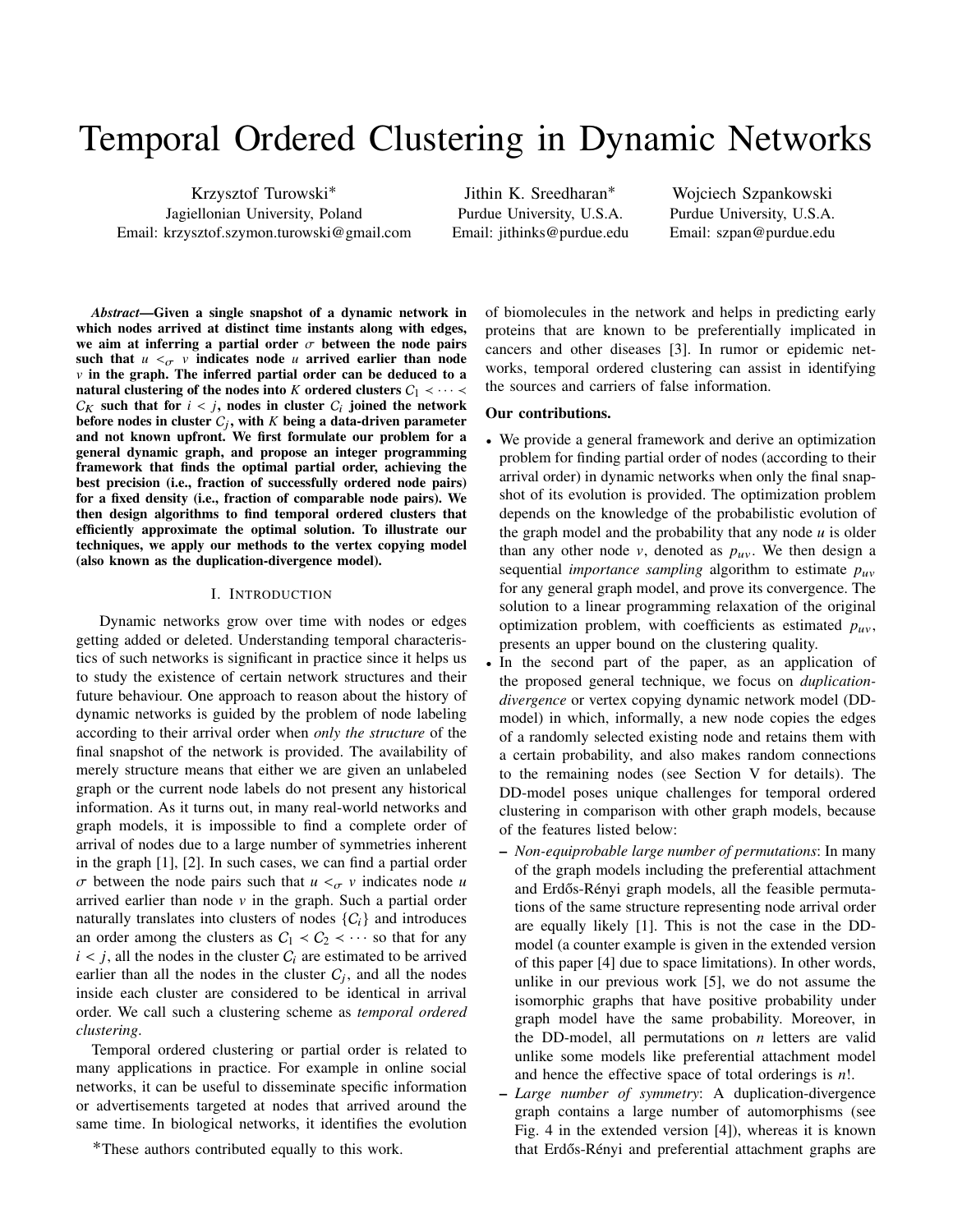asymmetric with high probability [\[6\]](#page-5-5), [\[1\]](#page-5-0).

– *Ineffectiveness of degree-based techniques*: In some models (including preferential attachment model), the oldest nodes have larger expected degrees than the youngest nodes over time, with high larger expected degrees than the youngest nodes over time, with high probability. But it is known that in the DD-model the average degree does not exhibit such a consistent trend [\[4\]](#page-5-3), [\[7\]](#page-5-6). Thus any method based on degrees is bound to fail here.

Prior related work. Many of the clustering techniques on static graphs have been extended to dynamic graphs, where primarily the aim was to study the evolution of fitness or similarity based clusters [\[8\]](#page-5-7), [\[9\]](#page-5-8), [\[10\]](#page-5-9), [\[11\]](#page-5-10). The temporal ordered clustering or partial order inference considered in this paper poses a very different problem in contrast to the classical formulation. The optimization criterion for temporal ordered clustering introduces a fresh look taking into account the graph model and its temporal behavior (see Section [III\)](#page-2-0). Incidentally, the main aim of our clustering is to characterize the inherent limits of recovering the history of a dynamic network. The nodes inside our clusters are indistinguishable in terms of their arrival order due to symmetries in the input graph and there exists a hierarchy or order among the clusters with respect to graph evolution.

Node arrival order in the DD-model has been studied in [\[12\]](#page-5-11) and [\[13\]](#page-5-12), and the references therein. Most of the prior works focus on getting the complete arrival order of nodes (total order), but it turns out that it becomes nearly impossible due to their symmetries [\[1\]](#page-5-0), [\[2\]](#page-5-1). Instead of total order, in this work we focus on deriving an optimal partial order of nodes of nodes (see Section [II\)](#page-1-0). Our methods are general and are applicable to a wide class of graph models, unlike our recent work [\[5\]](#page-5-4) where the methods were specific to the preferential attachment model and not extendable.

# II. PROBLEM FORMULATION

<span id="page-1-0"></span>Let  $H_n$  be the observed undirected and unweighted graph of *n* nodes with  $V(H_n)$  being the set of vertices and  $E(H_n)$ being the set of edges. The graph  $H_n$  is a result of evolution over time, starting from a seed graph  $H_{n_0}$  with  $n_0$  nodes. At a time instant *k*, when a new node appears, a set of new edges adjacent to the new node is added, and the graph  $H_k$  will evolve into  $H_{k+1}$ . Since the change in graph structure occurs only when a new node is added, assuming the addition of a node as a time epoch,  $H_n$  also represents graph at time epoch  $n$ . The time epoch  $n_0$  denotes the creation of the seed graph  $G_{n_0}$ .

Given only the snapshot of the dynamic graph  $H_n$  at time  $n$ , we usually do not know the time or order of arrivals of nodes. Essentially, our goal is to label each node with a number  $i, 1 \leq$  $i \leq K$ , such that all the nodes labeled by *i* arrived before nodes with labels  $j$  where  $j > i$ . The number of labels (clusters) *K* is unknown before and is a part of the optimal clustering formulation. The arrival of a new node and the strategy it uses to choose the existing nodes to make connections depend

on the graph generation model. We thus express the above problem in the following way. Let  $G_n$  be a graph drawn from a dynamic random graph model  $G_n$  on *n* vertices in which nodes are labeled <sup>1</sup>, <sup>2</sup>, . . . , *<sup>n</sup>* according to their arrival, i.e., node *<sup>j</sup>* was the *j*th node to arrive. Let  $G_n$  evolve from the seed graph  $G_{n_0}$ . To model the lack of knowledge of the original labels, we subject the nodes to a permutation  $\pi$  drawn uniformly at random from the symmetric group on *n* letters  $S_n$ , and we are given the graph  $H_n := \pi(G_n)$ ; that is, the nodes of  $G_n$  are randomly *relabeled*. We also use the notation  $\mathcal{H}_n$  to denote the random graph behind  $H_n$ . Our original goal is to infer the arrival order in *G*<sub>n</sub> after observing *H*<sub>n</sub>, i.e., to find  $\pi^{-1}$  permutation  $\pi^{-1}$  gives the true arrival order of the noc arrival order in  $G_n$  after observing  $H_n$ , i.e., to find  $\pi^{-1}$ . The permutation  $\pi^{-1}$  gives the true arrival order of the nodes of the given graph. the given graph.

Instead of putting a constraint on recovering the whole<br>permutation  $\pi^{-1}$  or equivalently  $K = n$  labels, we resort permutation  $\pi^{-1}$  or equivalently  $K = n$  labels, we resort<br>to strict (irreflexive) partial orders. For a partial order  $\sigma$ , a<br>relation  $u \leq v$  means that node u is older than node v relation  $u <_{\sigma} v$  means that node *u* is older than node *v* according to the ordering  $\sigma$ ..

Relation between temporal ordered clusters and partial order set. Every partially ordered set can be represented by a clustering  $({C_i})$  as follows. A strict partially ordered set can be represented initially by a directed acyclic graph (DAG) with nodes as the nodes in the graph  $H_n$  and directed edges as given by the partial order  $\sigma$ : an edge from v to *u* exists when  $u <_{\sigma} v$ . Then taking the transitive closure of this DAG will result in the DAG of the partial order set  $\sigma$ . Now, all the nodes with in-degree 0 in the DAG will be part of cluster  $C_K$  and the set of nodes with all the in-edges coming from nodes in  $C_K$  will form cluster  $C_{K-1}$ . This process repeats until we get  $C_1$ . The number of clusters  $K$  is not defined before but found from the DAG structure. Unlike the classical clustering, these clusters are ordered such that  $C_1 \prec C_2 \ldots \prec C_K$ , where the relation  $C_i \lt C_j, i \lt j$  is defined as all the nodes inside the cluster  $C_i$  are estimated to be arrived earlier than all the nodes in the  $C_i$  are estimated to be arrived earlier than all the nodes in the cluster  $C_j$ , and all the nodes inside each cluster are considered to be identical in arrival order. We note here that not all partial orders result in a DAG that is weakly connected. If there are multiple components in the DAG corresponding to a partial order, each of them will give independent clustering. It might be due to the nodes in these separate components of the DAG are developed independently during evolution. Moreover, if there are nodes that are not part of any comparison in the partial order, we label them as unclassified.

We define an estimator  $\phi$  of the temporal ordered clustering as a function  $\phi : \mathbb{G}_n \to \mathbb{S}_n$ , where  $\mathbb{G}_n$  is the set of all graphs on *n* vertices and  $\mathbb{S}_n$  is the set of all partial orders on nodes <sup>1</sup>, . . . , *<sup>n</sup>*.

**Measures for evaluating partial order.** For a partial order  $\sigma$ , let  $K(\sigma)$  denote the number of pairs  $(u, v)$  that are comparable under  $\sigma$ : i.e.,  $K(\sigma) = |\{(u, v) : u <_{\sigma} v\}|$ , where  $|K(\sigma)| \leq {n \choose 2}$ .<br>Density the density of a partial order  $\sigma$  is simply the number *Density*: the density of a partial order  $\sigma$  is simply the number of comparable pairs, normalized by the total possible number,  $\binom{n}{2}$ . That is,  $\delta(\sigma) = K(\sigma)/\binom{n}{2}$ . Note that  $\delta(\sigma) \in [0, 1]$ . Then the density of a partial order estimator  $\phi$  is simply its minimum the density of a partial order estimator  $\phi$  is simply its minimum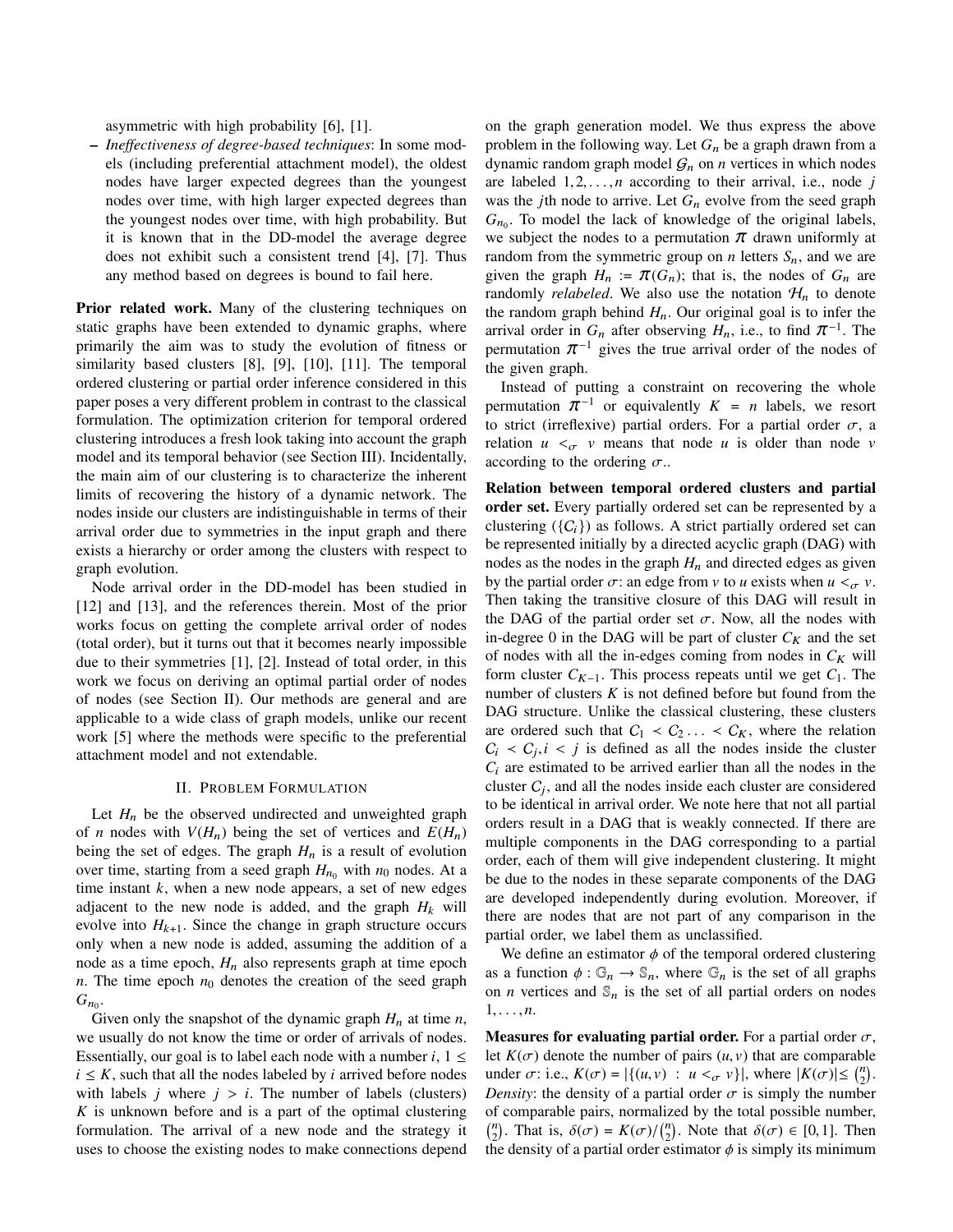# possible density  $\delta(\phi) = \min_{H_n} [\delta(\phi(H_n))].$

*Precision*: it measures the expected fraction of *correct* pairs out of all pairs that are guessed by the partial order. That is

$$
\theta(\sigma) = \mathbb{E}\left[\frac{1}{K(\sigma)}|\{u,v\in[n]:u<_\sigma v,\pi^{-1}(u)<\pi^{-1}(v)\}|\right].
$$

For an estimator  $\phi$ , we also denote by  $\theta(\phi)$  the quantity  $\mathbb{E}[\theta(\phi(\pi(\mathcal{G}_n)))]$ .

# III. SOLVING THE OPTIMIZATION PROBLEM

<span id="page-2-0"></span>The precision of a given estimator  $\phi$  can be written in the form of a sum over all graphs *H*:

$$
\theta(\phi) = \sum_{H_n} \Pr[\pi(\mathcal{G}_n) = H_n] \frac{1}{K(\phi(H_n))}
$$
  
×  $\mathbb{E}\left[ |\{u, v \in [n]: u <_{\phi(H_n)} v, \pi^{-1}(u) < \pi^{-1}(v)\}| \middle| \pi(\mathcal{G}_n) = H_n \right]$ 

Here  $\pi$  and  $\mathcal{G}_n$  are the random quantities in the conditional expectation. We formulate the optimal estimator as the one that gives maximum precision for a given minimum density. For an estimator to be optimal, it is then sufficient to choose, for each  $H_n$ , a partial order  $\phi(H_n)$  that maximizes

$$
J_{\varepsilon}(\phi) := K(\phi(H_n))^{-1}
$$
  
 
$$
\times \mathbb{E}\left[|\{u, v \in [n]: u <_{\phi(H_n)} v, \pi^{-1}(u) < \pi^{-1}(v)\}|\middle|\pi(G_n) = H_n\right]
$$

subject to the density constraint  $\delta(\phi(H_n)) = K(\phi(H_n))/\binom{n}{2} \ge \varepsilon$ .

# <span id="page-2-2"></span>*A. Integer programming formulation*

In this subsection we extend some results from our recent work in [\[5\]](#page-5-4). We now represent the optimization problem with  $J_{\varepsilon}(\phi)$  as an integer program (IP). For an estimator  $\phi$ , we define a binary variable  $x_{u,v}$  for each ordered pair  $(u, v)$  as  $x_{u,v} = 1$  when  $u \lt_{\phi(H_n)} v$ . Note that  $x_{u,v} = 0$  means either  $u >_{\phi(H_n)} v$  or the pair  $(u, v)$  is incomparable in the partial order  $\phi(H_n)$ . Let  $p_{u,v}(H_n) = \Pr[\pi^{-1}(u) < \pi^{-1}(v)|\pi(g_n) = H_n]$  is the probability that *u* arrived before *v* given the relabeled graph the probability that  $u$  arrived before  $v$  given the relabeled graph  $H_n$ .

In the following, we write the optimization in two forms: the original integer program (left) and the linear programming approximation (right). The objective functions of both the formulations are equivalent to  $J_{\varepsilon}(\phi)$ . The constraints of the optimizations correspond to domain restriction, minimum density, and partial order constraints – antisymmetry and transitivity respectively. To use a linear programming (LP) approximation, we first convert the rational integer program into an equivalent truly integer program. With the substitution  $s = 1/\sum_{1 \le u \ne v \le n} x_{u,v}$ , and  $y_{u,v} = sx_{u,v}$ , the objective function<br>is rewritten as a linear function of the normalized variables is rewritten as a linear function of the normalized variables. These programs are equivalent if  $y_{u,v} \in \{0, s\}$ ,  $s = 1/\varepsilon {n \choose 2}$ . For the I P relaxation we assume y as  $[0, s]$ the LP relaxation, we assume  $y_{u,v}$  as [0, *s*].

The next lemma bounds the effect of approximating the coefficients  $p_{uv}$  on the optimal value of the integer program.

Lemma 1. *Consider the integer program whose objective function is given by*  $\hat{J}_{\varepsilon,\lambda}(\phi) = \frac{\sum_{1 \le u \le v \le n} \hat{p}_{u,v}(H_n)x_{u,v}}{\sum_{1 \le u \ne v \le n} x_{u,v}}$ , with the function is given by  $\hat{J}_{\varepsilon,\lambda}(\phi) = \frac{\sum_{1 \le u \le v \le n} p_{u,v}(\overline{H}_n)x_{u,v}}{\sum_{1 \le u \ne v \le n} x_{u,v}}$ , with the same constraints as in the original IP. Assume  $p_{u,v}(H_n)$  can

| Original integer program                                                                          | LP approximation                                                      |
|---------------------------------------------------------------------------------------------------|-----------------------------------------------------------------------|
| $\sum_{1 \le u \ne v \le n} p_{u,v}(H_n)x_{u,v}$<br>max<br>x $\sum_{1 \le u \ne v \le n} x_{u,v}$ | $\max_{y} \sum_{1 \le u \ne v \le n} p_{u,v}(H_n) y_{u,v}$            |
| subject to                                                                                        | subject to (let $s := 1/\varepsilon {n \choose 2}$ )                  |
| $x_{u,v} \in \{0,1\}, \forall u,v \in [n]$                                                        | $y_{u,v} \in [0, s], \forall u, v \in [n]$                            |
| $\sum_{1 \le u \ne v \le n} x_{u,v} \ge \varepsilon {n \choose 2}$                                | $\sum_{1} y_{u,v} = 1$<br>$1 \le u \ne v \le n$                       |
| $x_{u,v} + x_{v,u} \leq 1, \forall u,v \in [n]$                                                   | $y_{u,v} + y_{v,u} \leq s, \forall u,v \in [n]$                       |
| $x_{u,w} \geq x_{u,v} + x_{v,w} - 1$ ,<br>$\forall u, v, w \in [n].$                              | $y_{u,v} + y_{v,w} - y_{u,w} \leq s$ ,<br>$\forall u, v, w \in [n]$ . |
|                                                                                                   |                                                                       |

*be approximated with*  $|\hat{p}_{u,v}(H_n) - p_{u,v}(H_n)| \leq \lambda$  *uniformly for all u, v. Let*  $φ_*$  *and*  $\hat{φ_*}$  *denote optimal points for the*<br>*original and modified integer programs respectively. Then original and modified integer programs, respectively. Then*  $|\hat{J}_{\varepsilon,\lambda}(\hat{\phi}_*) - J_{\varepsilon}(\phi_*)| \leq 3\lambda$ , *for arbitrary*  $\lambda > 0$ .

The proof of the above lemma is an extension of [\[5,](#page-5-4) Lemma 5.1, Supplementary Material] – we require a weaker assumption  $|\hat{p}_{u,v}(H_n) - p_{u,v}(H_n)| \le \lambda$  instead of  $|\hat{p}_{u,v}(H_n) - p_{u,v}(H_n) - p_{u,v}(H_n)|$  $1|\leq \lambda$  in [\[5\]](#page-5-4).

# *B. Estimating coefficients with importance sampling*

We now discuss the importance sampling approach to estimate  $p_{uv}$  that is needed to solve the optimization problem. The following approach to estimate  $p_{uv}$  is applicable to any general graph model with Markovian evolution (conditioned on the present state of the graph, the new state is independent of the past state) unlike our previous work in [\[5\]](#page-5-4) which is specific to preferential attachment graphs.

Let  $\Gamma(H_n)$  be the set of all permutations  $\sigma$  which has a positive probability for  $\sigma(H_n)$  under the graph generation model. We have, for  $p_{uv} := \mathbb{P}(\pi^{-1}(u) < \pi^{-1}(v) | \pi(\mathcal{G}_n) = H_n)$ ,

<span id="page-2-1"></span>
$$
p_{u,v} = \sum_{\substack{\sigma : \sigma^{-1} \in \Gamma(H) \\ \sigma^{-1}(u) < \sigma^{-1}(v)}} \mathbb{P}(\pi = \sigma | \pi(g_n) = H_n)
$$
\n
$$
= \frac{\sum_{\sigma : \sigma^{-1} \in \Gamma(H_n)} \mathbb{P}[g_n = \sigma^{-1}(H_n)]}{\sum_{\sigma^{-1} \in \Gamma(H_n)} \mathbb{P}[g_n = \sigma^{-1}(H_n)]}.
$$
\n(1)

With a way to approximate the numerator and denominator of [\(1\)](#page-2-1), we now derive an estimator  $p_{u,v}$ . The basic idea is to sample feasible permutations from the structure of  $H_n$ . But since sampling from actual graph distribution incurs huge complexity, in what follows, we provide a method to use any sampling distribution that satisfies certain constraints. Let  $\mathcal{R}_{H_n} \subseteq V(H_n)$  denote the set of *candidates* for youngest nodes at time *n*, and let  $\mathcal{P}_{H_n}(v)$ , represents possible parents of *v* in  $H_n$ , i.e., the nodes v may select for duplication. The set  $\mathcal{R}_{H_n}$  depends on the graph model. For example, in case of preferential attachment model, in which a new node attaches *m* edges to the existing nodes with a probability distribution proportional to the degree of the existing node,  $\mathcal{R}_{H_n}$  is the set of *m*-degree nodes. We consider only permutations that do not change the initial graph  $G_{n_0}$  labels. Thus we define  $H_{n_0}$ as  $G_{n_0}$  itself. Since we assume  $H_{n_0}$  is known,  $p_{u,v}$  expression<br>in (1) hes an additional conditioning of  $H$ in [\(1\)](#page-2-1) has an additional conditioning of  $H_{n_0}$ .

Let  $\delta(H_n, v_n)$  represent the graph in which node  $v_n$  is deleted from  $H_n$ , where  $v_n \in \mathcal{R}_{H_n}$ . Then the graph sequence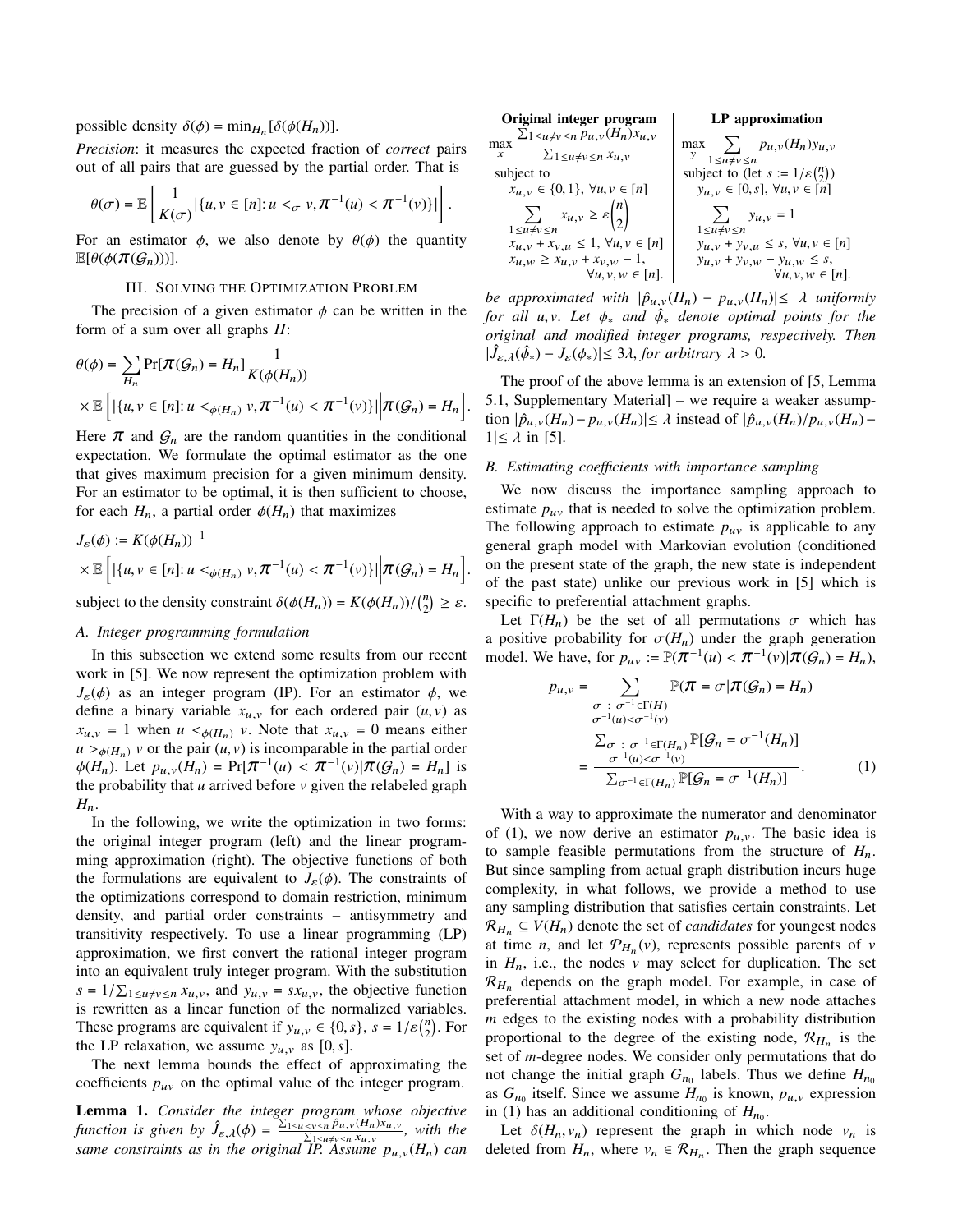$\mathcal{H}_n = H_n, \mathcal{H}_{n-1} = \delta(H_n, v_n), \dots, \mathcal{H}_{n_0} = H_{n_0}$  forms a non-<br>homogeneous Markov chain – nonhomogeneous because the homogeneous Markov chain – nonhomogeneous because the state space  $\{\mathbb{H}_s\}_{s\leq t}$  changes with *s* and thus the transition probabilities too. Similarly  $G_n$ ,  $G_{n-1}$ ,  $G_{n_0}$  also make a Markov<br>chain, and for a fixed permutation  $G_n G(G) = H$  both the chain, and for a fixed permutation  $\sigma$ ,  $\sigma(G_n) = H_n$ , both the above Markov chains have same transition probabilities. Let us also define the posterior probability of producing  $H_n$  from  $\delta(H_n, v_n)$  as  $w(\delta(H_n, v_n), H_n) := \mathbb{P}[\mathcal{H}_n = H_n | \mathcal{H}_{t-1} = \delta(H_n, v_n)]$ 

The following theorem characterizes our estimator. See [\[4\]](#page-5-3) for the proof. For a Markov chain, let  $\mathbb{E}_x$  denote the expectation with starting state *x*.

<span id="page-3-1"></span>Theorem 1 (Sequential importance sampling). *Consider a*  $time$ -nonhomogeneous Markov chain  $\mathcal{H}_n = H_n, \mathcal{H}_{n-1}$  $\delta(H_n, V_n), \ldots$ , where  $V_n \in \mathcal{R}_{H_n}, V_{n-1} \in \mathcal{R}_{H_{n-1}}, \ldots$  be the<br>nodes removed randomly by the Markov chain and let its *nodes removed randomly by the Markov chain and let its transition probability matrices be*  ${Q_s = [q_s(F', F'')]}_{s \leq t}$  *for any two graphs*  $F' \in \mathbb{G}$  *and*  $F'' \in \mathbb{G}$  *i*. *Then we have any two graphs*  $F' \in \mathbb{G}_s$  *and*  $F'' \in \mathbb{G}_{s-1}$ *. Then we have* 

$$
\sum_{\sigma^{-1}\in\Gamma(H_n)}\mathbb{P}[\mathcal{G}_n=\sigma^{-1}(H_n)|H_{n_0}]=\mathbb{E}_{\mathcal{H}_n=H_n}\left[\prod_{s\leq n}^{n_0+1}\frac{w(\delta(H_s,\mathcal{V}_s),H_s)}{q_s(H_s,\delta(H_s,\mathcal{V}_s))}\right]
$$

Note that unlike  $q_s(H_s, \delta(H_s, v_s))$ , which is under our control to design a Markov chain,  $w(\delta(H_s, v_s), H_s)$  is a well-defined fixed quantity (see [\(3\)](#page-4-0)). The only constraint for the transition probability matrices  ${Q_s}_{s \leq n}$  is that it should be chosen to be in agreement with the graph evolution such that the choices of jumps from *H*<sup>s</sup> to *H*s−<sup>1</sup> restricts to removing nodes from  $\mathcal{R}_{H_s}.$ 

 $p_{uv}$  estimator. Now we can form the estimator for  $p_{st}$  for a node pair  $(s,t)$  as follows. Let  $v^{(k)}$  be the vector denoting<br>the sampled node sequence of the k<sup>th</sup> run of the Markov the sampled node sequence of the *k*th run of the Markov chain. It can either represent a vector notation as  $v^{(k)}$  =  $(v_n^{(k)}, v_{n-}^{(k)})$  $(v_1, \ldots, v_{n_0+1}^{(k)})$  or take a function form  $v^{(k)}(s)$  denoting the new label of a vertex *s* in  $H_n$ . The estimator  $\hat{p}_{s,t}^{(k)}$  is now, for all *s*  $t \in H$ for all  $s, t \in H_n$ 

<span id="page-3-2"></span>
$$
\hat{p}_{s,t}^{(k)} = \frac{\sum_{i=1}^{k} \mathbf{1}_{\{\mathbf{v}^{(i)}(s) < \mathbf{v}^{(i)}(t)\}} \prod_{s \le n}^{n_0+1} \frac{w(\delta(H_s, \mathbf{v}_s^{(i)}), H_s)}{q_s(H_s, \delta(H_s, \mathbf{v}_s^{(i)}))}}{\sum_{i=1}^{k} \prod_{s \le n}^{n_0+1} \frac{w(\delta(H_s, \mathbf{v}_s^{(i)}), H_s)}{q_s(H_s, \delta(H_s, \mathbf{v}_s^{(i)}))}}.
$$
\n(2)

Since the Markov sample paths are independent, using Theorem [1,](#page-3-1) strong law of large numbers and continuous mapping theorem, we can prove that  $\hat{p}_{s,t}^{(k)} \to p_{s,t}$  a.s. as  $k \to \infty$ .

# IV. APPROXIMATING OPTIMAL SOLUTION

<span id="page-3-3"></span>Algorithms for sampling the Markov chain. Finding the whole set of permutations and calculating the exact  $p_{uv}$ according to [\(1\)](#page-2-1) is of exponential complexity. With Theorem [1](#page-3-1) and eq. [\(2\)](#page-3-2), we can approximate  $p_{uv}$  as the empirical average of Markov chain based sample paths. We try two different importance sampling distributions  ${Q_s}_{s \leq t}$ :

- local-unif-sampling with transition probabilities  $q_s(H_s, \delta(H_s, v_s)) = 1/|\mathcal{R}_{H_s}|.$
- high-prob-sampling forms the Markov chain with  $q_s(H_s, \delta(H_s, v_s)) = w(\delta(H_s, v_s), H_s)/\sum_{u \in \mathcal{R}_{H_s}} w(\delta(H_s, u), H_s).$

The above transition probability corresponds to choosing the high probability paths.

Though the high-prob-sampling looks like the right approach to follow, as we show later in Section [VI,](#page-4-1) it has much slower rate of convergence than local-unif-sampling. Moreover at each step *s*, high-prob-sampling requires  $O(n^2)$  computations, while local-unif-sampling requires only *O*(*n*).

The local-unif-sampling can be further improved with the acceptance-rejection sampling technique: at a step *n*, randomly sample a node  $u$  from  $V(H_n)$  (instead of sampling from  $\mathcal{R}_{H_n}$ ). Then calculate the probability that the node *u* be the youngest node in the graph. If this probability is positive, we accept  $u$  as  $V_n$  and if it is zero, we randomly sample again from  $V(H_n)$ .

We propose the following algorithms for finding *the partial order based on the estimates of p*uv*.*

**sort-by-** $p_{uv}$ -sum algorithm. We first construct a new complete graph with the node set same as that of  $H_n$  and edge weights as  $p_{uv}$ . Let us now define  $p_u := \sum_{v \in V(H_n)} p_{uv}$ for every node  $u$  of  $H_n$ . Since  $p_{uv}$  denotes the probability that node *u* is older than node *v*,  $p_u$  would give a high score when a node *u* becomes the oldest node. Our ranking is then sorted order of the  $p_u$  values. Instead of total order, a partial order can be found by a simple binning over  $p_u$  values: fix the bin size  $|C|$  and group  $|C|$  nodes in the sorted  $p_u$  values into a cluster, and the process repeats for other clusters.

 $p_{uv}$ -threshold algorithm. Here, each of the estimated  $p_{uv}$ 's is compared against a threshold τ. Only the node pairs that are strictly greater than this condition are placed into the output partial order. Note that if  $\tau = 0.5$ , we get a total order.

### V. DUPLICATION-DIVERGENCE MODEL

<span id="page-3-0"></span>We consider Pastor-Satorras et al. definition of the DDmodel [\[14\]](#page-5-13). It proceeds as follows. Given an undirected, simple seed graph  $G_{n_0}$  on  $n_0$  nodes and target number of nodes *n*, the graph  $G_{k+1}$  with  $k+1$  nodes evolves from the  $G_k$ as follows: first, a new vertex  $v$  is added to  $G_k$ . Then the following steps are carried out: (i) *Duplication* – Select an node  $u$  from  $G_k$  uniformly at random. The node  $v$  then makes connections to  $N(u)$ , the neighbor set of *u*. (ii) *Divergence* – Each of the newly made connections from  $v$  to  $\mathcal{N}(u)$  are deleted with probability  $1 - p$ . Furthermore, for all the nodes in  $G_k$  to which  $v$  is not connected, create an edge from it to v independently with probability  $\frac{r}{k}$ . The above process is repeated until the number of nodes in the graph is equal to *n*. We denote the graph  $G_n$  generated from the DD-model with parameters  $p$  and  $r$ , starting from seed graph  $G_{n_0}$ , by  $G_n \sim \text{DD-model}(n, p, r, G_{n_0}).$ <br>The posterior probability

The posterior probability  $w$  needed for the importance sampling can be computed as follows. For a node  $v_n \in V(H_n)$ , the probability of having the node *u* as its parent in the above model is defined as

$$
w(\delta(H_n,v_n),u,H_n)=\frac{1}{n-1}p^{\vert N(v_n)\cap N(u)\vert}(1-p)^{\vert N(u)\backslash N(v_n)\vert}
$$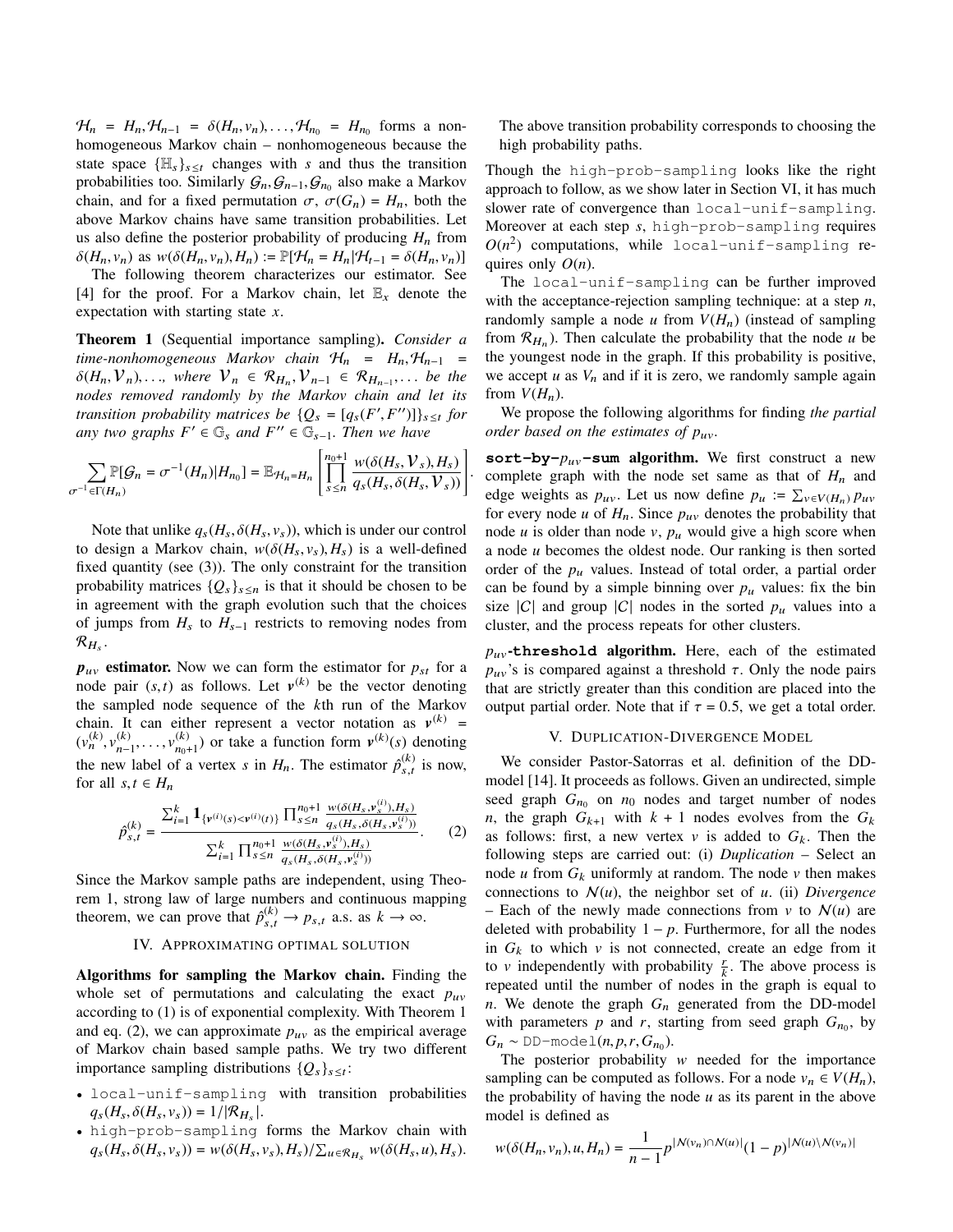$$
\times \left(\frac{r}{n-1}\right)^{|N(v_n)\setminus N(u)|} \left(1 - \frac{r}{n-1}\right)^{(n-1)-|N(v_n)\cup N(u)|}.\tag{3}
$$

Then  $w(\delta(H_n, v_n), H_n) = \sum_{u \in \mathcal{P}_{H_n}(v_n)} w(\delta(H_n, v_n), u, H_n)$ .<br>Since all permutations have positive probability is

Since all permutations have positive probability in this version of the model, we have  $\mathcal{R}_{H_n} = V(H_n)$  and  $\Gamma(H_n) = n!$ .

## *A. Greedy algorithms for the DD-model*

To form a comparison with algorithms proposed in Section [IV,](#page-3-3) we propose the following greedy algorithms for temporal ordered clustering (partial node arrival orders).

**sort-by-degree**. The nodes are sorted by the degree and arranged into clusters  $\{C_i\}_{i\geq 1}$ . Cluster  $C_1$  contains nodes with the largest degree.

**peel-by-degree**. The nodes with the lowest degree are first collected and put in the highest cluster. Then they are removed from the graph, and the nodes with the lowest degree in the remaining graph are found and the process repeats.

**sort-by-neighborhood**. This algorithm will output a partial order with all ordered pairs  $(u \lt v)$  such that  $\mathcal{N}(u)$ contains  $N(v)$ . This condition holds when  $r = 0$ . When  $r > 0$ , we consider  $|N(v)\setminus N(u)| \leq r$  as *r* is the average number of *extra* connections a node makes apart from duplication process. In most real-world data, we estimate *r* as smaller than 1, and hence the original check is sufficient.

**peel-by-neighborhood**. Here, we find the set {*u* :  $\exists v|N(v)\setminus N(u)|\leq r$  (as mentioned before, it is sufficient to check  $\mathcal{N}(v) \subset \mathcal{N}(u)$  in many practical cases) and mark it as the youngest cluster. These nodes are removed from the graph, and the process is repeated until it hits  $G_0$ . This algorithm makes use of the DAG of the neighborhood relationship and includes isolated nodes into the bins.

### VI. EXPERIMENTS

<span id="page-4-1"></span>In this section, we evaluate our methods on synthetic data (real-data results are available in [\[4\]](#page-5-3)). We made publicly available all the code and data of this project at [\[15\]](#page-5-14). For deriving total order, a natural solution will be the maximum likelihood estimator (MLE). But we do not consider MLE explicitly here because it is known that many networks exhibit large number of symmetries (see [\[4\]](#page-5-3) for details), and thus there will be large number of total orders that achieves the MLE criterion with low value of precision. In fact, our optimal formulation in Section [III](#page-2-0) already captures the MLE solutions and outputs it if it achieves high precision.

In Figure [1](#page-4-2) we provide the linear programming (LP) *optimal curve* and approximations to it by our sampling methods. It shows the convergence of the approximated curve obtained through different sampling methods to the exact LP optimal curve. The LP optimal curve (with red color) is given by the optimal precision values computed from the relaxed LP formulation and exact  $p_{uv}$  values for various  $\varepsilon$  – minimum value of density (see Section [III-A\)](#page-2-2). Here,  $\sigma_{\text{tries}}$  denote the number of Markov chain sample paths used for estimating  $p_{uv}$ . We observe that while local-unif-sampling method requires only 100 samples for convergence, high-prob-sampling

<span id="page-4-0"></span>is still visibly far away from LP optimal curve even for 1000 samples. Thus, along with the computational reasons stated in Section [IV,](#page-3-3) we use local-unif-sampling in the subsequent experiments. We consider a small size example here since the total possible number of orderings that is needed for the exact calculation of  $p_{uv}$  is *n*!.

In Figure [2,](#page-4-3) we present results of the  $p_{uv}$ -based algorithms and its comparison with the estimated optimal curve via local-unif-sampling. It turns out that greedy algorithms perform reasonably well for small *p* (see [\[4\]](#page-5-3), but their performance deteriorates for higher values of *p*. On the other hand,  $p_{uv}$ -based algorithms (sort-by- $p_{uv}$ -sum and  $p_{uv}$ threshold) offer consistent, close to the theoretical bound, behavior for the whole range of *p*. Moreover, both bin size in sort-by- $p_{uv}$ -sum and threshold in  $p_{uv}$ -threshold algorithm offer a trade-off between higher precision and higher density – large bin size or the high threshold leads to a decrease in the density, but increase in the precision.

<span id="page-4-2"></span>

Fig. 1: Comparison of  $p_{uv}$  estimation algorithms with LP solution:  $G_n \sim \text{DD-model}(13, 0.3, 1.0, G_{n_0})$ , averaged over<br>100 graphs  $G$  is Erdős-Repvi graph with  $n_0 = 4$  &  $n_0 = 0.6$ 100 graphs.  $G_{n_0}$  is Erdős-Renyi graph with  $n_0 = 4 \& p_0 = 0.6$ .

<span id="page-4-3"></span>

Fig. 2: Comparison of greedy and  $p_{uv}$ -based algorithms:  $G_n \sim$ DD-model(50, 0.6, 1.0,  $G_{n_0}$ ) averaged over 100 graphs.  $p_{uv}$ -<br>based algorithms use  $\sigma_{v} = 100,000$  G is generated from based algorithms use  $\sigma_{\text{tries}} = 100,000$ .  $G_{n_0}$  is generated from<br>Frdős-Benyi model with  $n_0 = 10$  and  $n_0 = 0.6$ . The theoretical Erdős-Renyi model with  $n_0 = 10$  and  $p_0 = 0.6$ . The theoretical curve is estimated via local-unif-sampling.